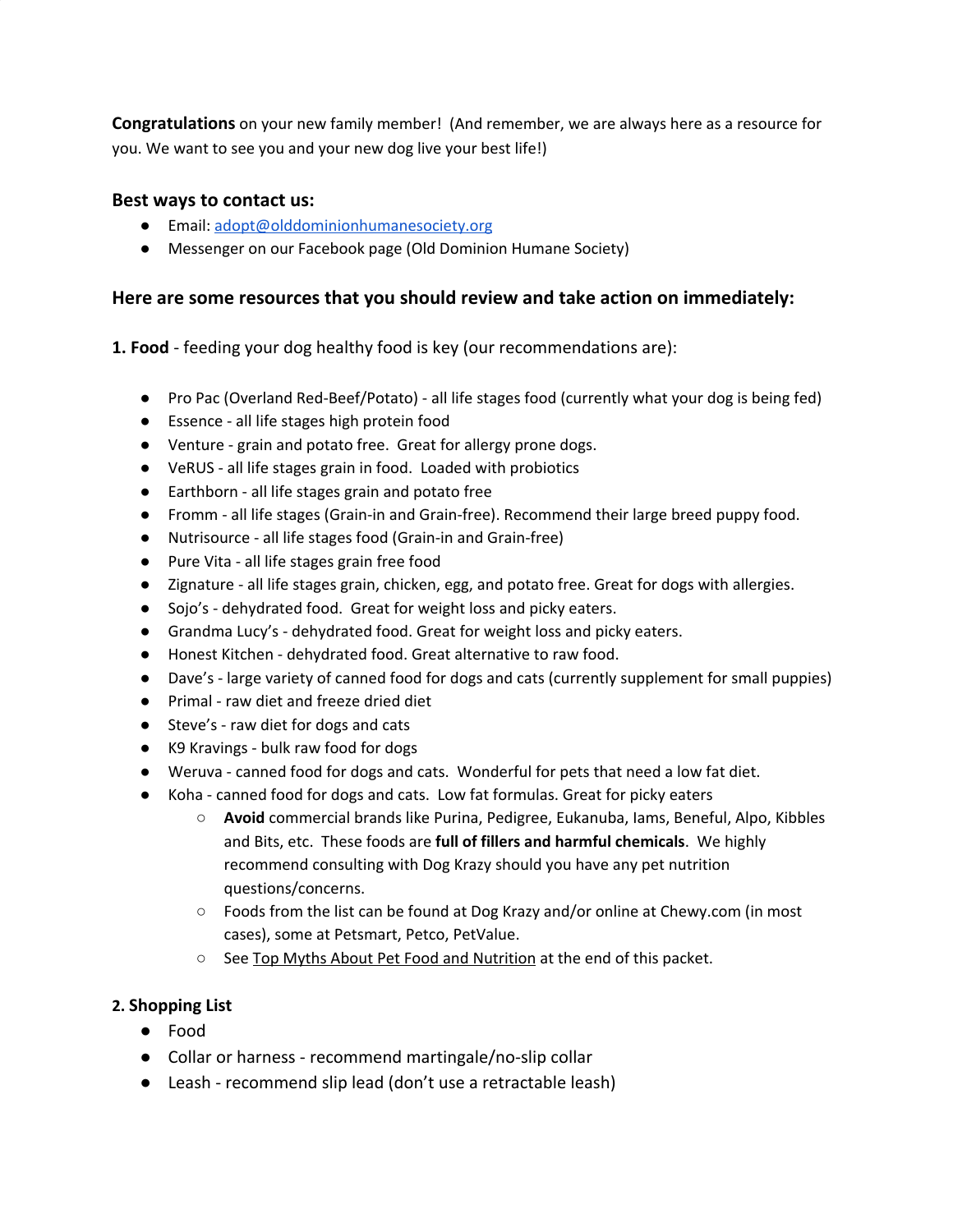- Bowls for eating and drinking (stainless steel; and slow feed bowl if needed)
- Crate (should be big enough for me to stand up and turn around)
- ID tag for my collar or collar with ID printed on it.
- Dog bed
- Chew toys (no rawhides)
- Poop bags
- Training treats
- Puppy pads (if young puppy)
- 100% pure pumpkin (canned); (not pumpkin pie mix/filling)
- 3. **Medical**  (within the first 30 days after adoption you should have your dog seen by a vet)
	- Take medical records to the vet and do a wellcheck and fecal exam (at a minimum).
	- If your puppy is less than 16 weeks, they haven't gotten their rabies vaccination and will need it. (See vaccine log for date).
	- If your dog is less than 6 months old, they have not been tested for heartworms. This is a blood test performed by a vet and repeated annually.
	- **Begin heartworm treatment** as soon as 12 weeks of age;
		- We recommend**:** Sentinel (acts as monthly dewormer and heartworm prevention).
	- **Begin flea/tick prevention** (consult box, but typically can start at 12 weeks);
		- We recommend: Bravecto, Advantix, Seresto, Earth Animal Powder, Wondercide

# 4. **Socialization, Exercise, and Training** - (YOU are key in this process)

- If puppy, complete puppy training within 90 days and send us proof for our records via email at adopt@olddominionhumanesociety.org)
- Find a dog play group, Facebook has lots! (dogs need socialization)
- Find a dog trainer. Pup n' Iron, Paws and Heel, Petco, Petsmart, K9 Off Leash, Bully Brigade and All Training, and Colonial K9 are a few recommendations. Training helps connect/bond the owner and the dog.
- Check out dog sports in your area! Dog sports are all further ways to exercise your dog's body, mind, and connect the two of you. Also a great activity to get teenagers involved in.
- Find a dog daycare/boarding/walker, if needed.
- Be PATIENT.
- All dogs need training and accidents happen. Puppies especially will get into everything and put everything in their mouths.
- All dogs need an adjustment period in their new home. Let them explore safely, but also set up their crate and establish this as their safe place. Boundaries are important to establish with your new dog. Free reign is not recommended at first. This should be an earned privilege.
- Exercise your dog's mind and body. Variety is important. Each dog is different in regard to the amount of exercise required. If behavior issues start, the first question is always "Is your dog getting enough exercise?"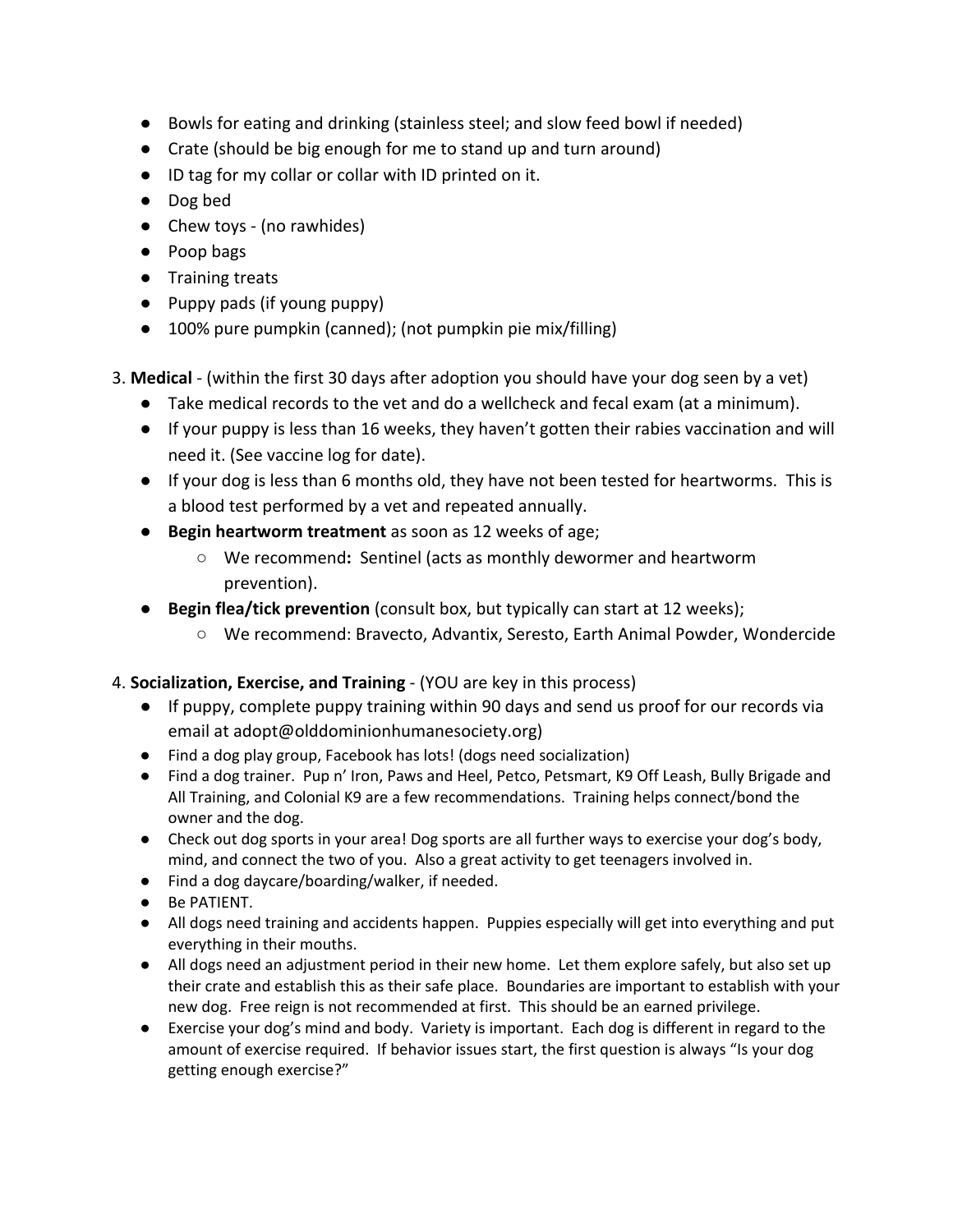# **5. Crate Training (if you have raised a child to stay in their own bed, training a dog has many similarities):**

- It is very important to crate your new dog, unfamiliar sounds, smells and a whole new schedule can be very overwhelming to a new dog.
- Benefits:
	- Housebreaking (dogs don't like to soil their bed)
	- Keeping dog separate when you have company over
	- Car travel
	- Safety from getting into something while the humans aren't watching.
- Making the crate a pleasant place to be:
	- Feed every meal in crate
	- Give special treats that dog only gets when in crate
	- Place appropriate bedding inside (remove if dog chews and tries to ingest)
	- Tempt dog to enter crate by placing some kibble inside (practice this while you are home multiple times before leaving the dog alone the first time.
	- Praise dog for willingness to go in crate.
	- Pick dog up and slowly put inside with door left open.
	- Give reassurance and petting if dog seems agitated or frightened.
	- Once in crate for a few moments, call the dog out to join you. Lots of praise and pets again!
	- Practice again and close door and repeat in short intervals.
- What if the dog whines or barks:
	- Stay near crate and give reassurance (sometimes just having a human close is soothing - especially at night).
	- Some dogs like their crate covered to make it cave like.
	- Consider purchasing a "white noise" machine or use a floor fan for noise (with air pointed away from dog).
	- Are they cold? Consider a safe space heater. Smaller dogs get cold quickly, especially puppies.
	- Tap the door of the crate and say "No" in a strong, commanding (but not loud) voice
	- With repetition, the whining and barking will stop.
- Length of time in crate:
	- Puppies will have to be let out more frequently than adults.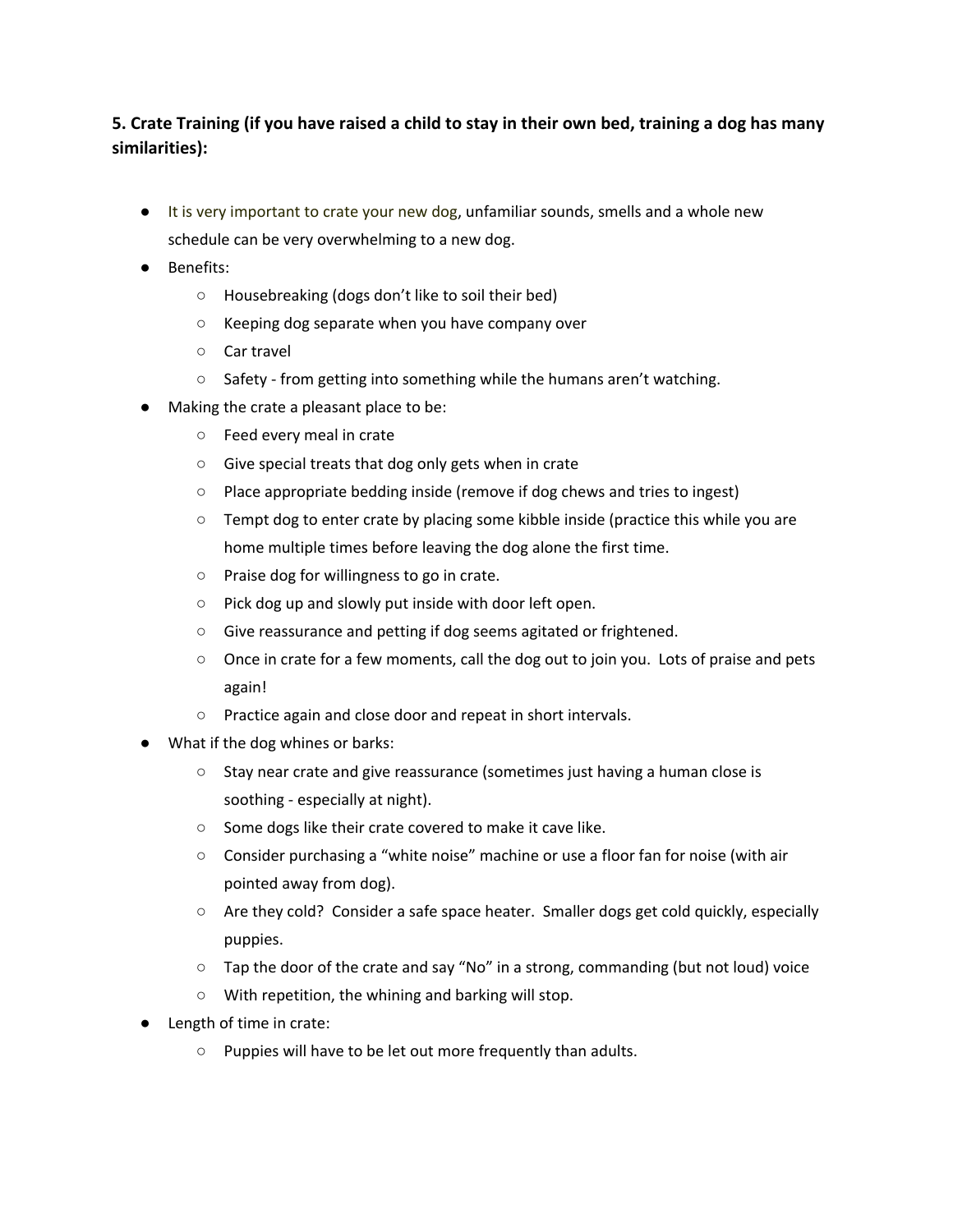$\circ$  A puppy should not spend the entire day in a crate (they need breaks to walk and play). This is where a dog walker can be very helpful.

### 6. **Dog introductions:**

- Do have another person assist you.
- Do take dogs for brief, leashed walk off of your property.
- Do take a deep breath. Keep your voice calm. Don't make intros into a big deal.
- Do keep momentum moving forward. Allow "butt sniffing" to take place.
- Don't overwhelm new dog with multiple dogs at once. Do each intro separately.
- Don't force a dog into another dog's face (even a cute, little puppy).
- Do watch body language. Look for stiff posture, side eye, lip curling and growling.
- Do calmly and quickly redirect their attention by keeping the walk moving ahead.
- Walking together as a pack as often as possible will help dogs form a bond.
- After brief walk, move to backyard. Keep dogs leashed, but allow them to roam freely.
- Move dogs inside.
- Do not leave dogs alone unattended. Allow controlled interaction (keep leash on).
- Feed separately in crates (see crate training).
- Consider removing toys and bones for the first few days to prevent trouble sharing.
- Crates are a great learning and safety tool. Always crate when you're not there to supervise.

Remember: "It can take a shelter dog 6-8 weeks or even more to fully adjust to a new home. Don't worry if the behavior doesn't fall into place right away. With love and patience, it will happen." -Dogtime.com

# 7**. Resource Guarding:**

- This means that the dog is guarding a resource (such as a human, toy, food or other animal).
	- Examples:
		- Dog won't give up toy when human asks for it or tries to take it.
		- Dog growls at other dogs or humans while eating (reminder to feed in crate to avoid this issue)
		- Dog growls, snaps, or barks at other dog when in human's lap or nearby human.
- You will want to stop this behavior immediately.
	- Complete detailed information can be found online at:
		- [https://www.whole-dog-journal.com/tips/resource-guarding-tip-1-resource-gua](https://www.whole-dog-journal.com/tips/resource-guarding-tip-1-resource-guarding/) [rding/](https://www.whole-dog-journal.com/tips/resource-guarding-tip-1-resource-guarding/)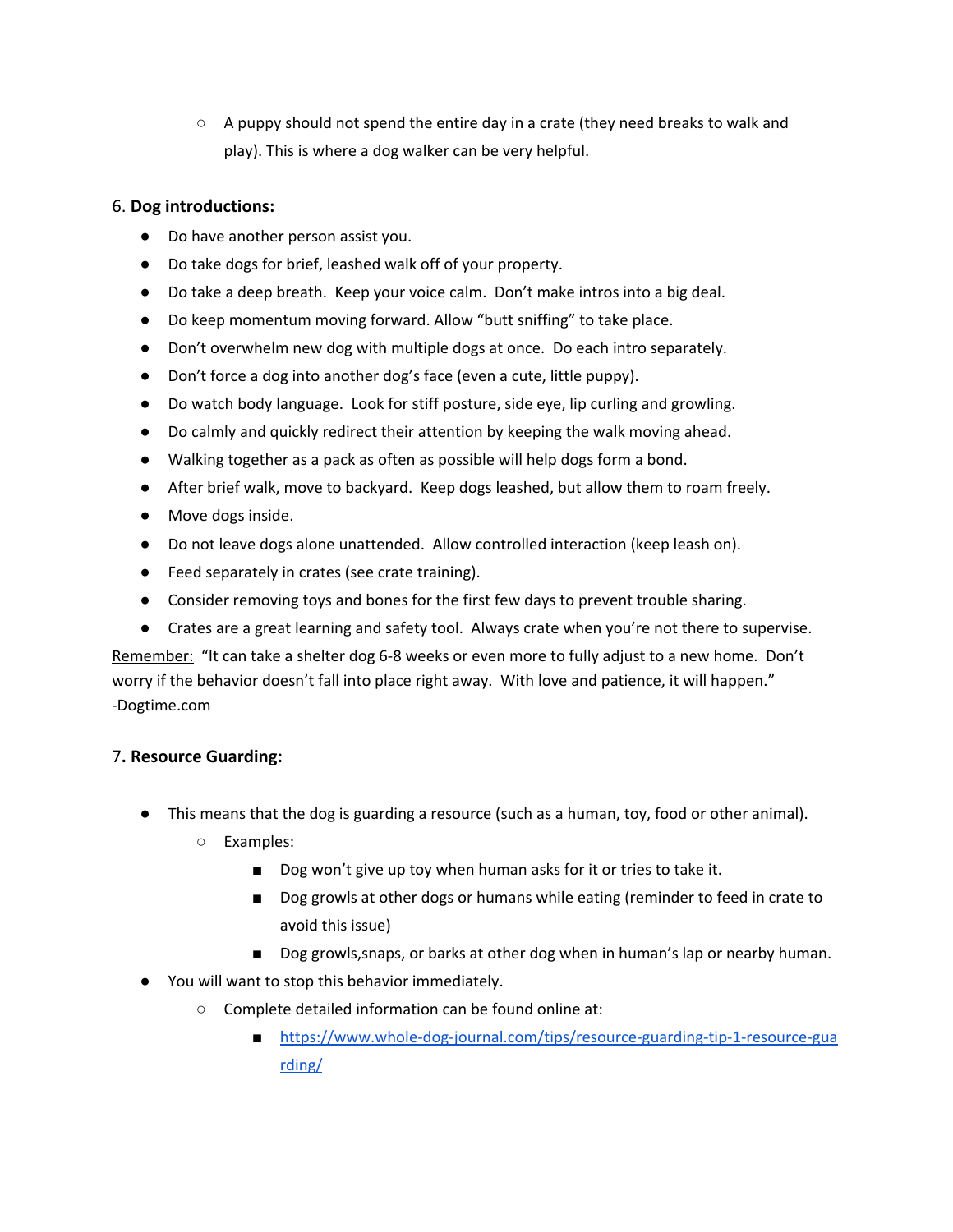■ [www.whole-dog-journal.com](http://www.whole-dog-journal.com/) has many free resources that you can search in the search bar.

### **8. Kennel cough, Lyme disease, Coccidia, Giardia , and Heartworms**

- **Kennel cough** is an airborne virus amongst dogs (very similar to that of a human cold) that lasts about 7-14 days.
	- $\circ$  It occurs very commonly in rescue dogs all year round. Nearly every dog we get will have had it recently, currently have it, or will be getting it while in our care. The dog may have a hacking, goose sounding cough, runny eyes/nose, congestion. This may cause the dog to sleep more and eat less, much like a human feels when they have a cold. Typically, kennel cough does not require vet attention and can be soothed with the following remedies;
	- Plain tussin (guaifenesin). This is an expectorant to break up congestion.
	- Elderberry syrup (sold in most drug stores and Wal-Mart under the brand name "Sambucol") - this is an immune booster.
	- Zarbee's Naturals Children's Cough Syrup this has honey, vitamin c, and zinc
		- Dosage for the above three meds is 1 cc/ml per 10lbs of body weight every 6-8 hours. They can all be given at one time or spaced out.
	- Honey (warmed) soothing to the throat if sore.
	- Chicken or beef broth (low sodium) in their kibble. Slightly warmed helps soothe as well.
	- Steam from showers (put dog in bathroom when anyone takes a shower).
	- Do not use a cough suppressant of any kind (i.e. dextromethorphan) as this will cause the congestion to remain and could lead to pneumonia.
	- $\circ$  "Pat" the dog's sides in a cupping manner to help make the cough productive.
- Keep up your dog's hydration and food intake. Puppies and older dogs are more susceptible to kennel cough and will need vet intervention more often sometimes.
- If your dog starts producing GREEN MUCUS or you are not seeing any improvement after 7 days, then it's time for a vet visit, and possibly antibiotics.
- If you have other dogs at home, it's a good idea to treat everyone, especially with the Zarbee's and elderberry syrup. If symptoms don't warrant it, then no need to give the plain tussin for congestion. Just like a human cold, it's only a matter of time before it's passed around to all the dogs.
- **● Lyme disease** is an infection passed to a dog by deer ticks (information available online)
	- The main symptoms in dogs are achy, stiff joints and trouble walking.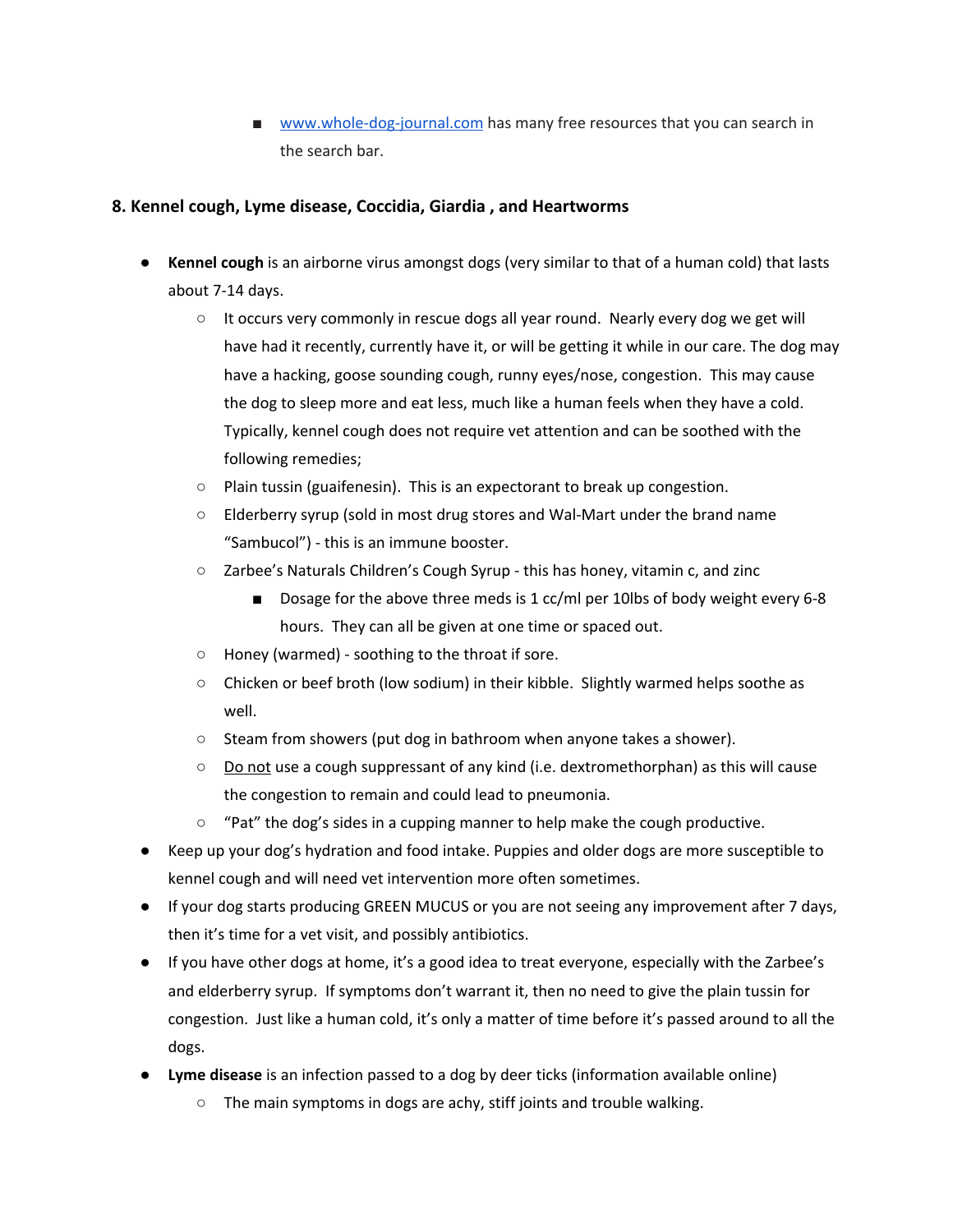- We test all dogs 6 months or older for this disease. If your dog is positive, we will let you know and you will need to get antibiotics from your vet (typically 21-28 days of doxycycline).
- **Coccidia** is a parasite that attacks your dog's intestines and the main symptom is diarrhea.
	- Dogs are infected with this parasite by eating affected soil or consuming affected dog feces (common in puppies and older dogs). This is one reason we recommend a fecal test within 30 days of adoption or sooner if symptoms present themselves.
	- Coccidia can be fatal if not treated.
	- Dogs can be infected and not show any signs at all -- FECAL EXAMS ARE VITAL.
	- Medications will be given by your vet to treat this parasite if it's found.
- **Giardia** is another common parasite found in dogs. The main symptom is diarrhea.
	- It is typically found on surfaces, soil, or water that are infected with feces.
	- A fecal exam will also detect this and your vet will treat with medications.
- **● Heartworms** (online resource <https://www.heartwormsociety.org/>)
	- $\circ$  Canine heartworm disease develops when a dog is bitten by an infected mosquito (the carrier of the parasite).
	- Heartworms impact the dog's heart and lungs and can be fatal if not treated.
	- Monthly prevention beginning at age 12 weeks is VITAL to protect your dog.
	- All dogs 6 months and up have been tested for heartworms.
	- If positive, they likely have been treated by the time of adoption.
		- Treatment includes;
			- 28 days of doxycycline (antibiotic)
			- Two shots (consecutive days) to kill the heartworms
			- 30 days of low activity (nothing that makes them pant) following the heartworm treatment.
		- Depending on timing of the adoption, your dog may still be on anti-inflammation medication post treatment.

#### **Additional Resources**

Top Myths About Pet Food and Nutrition

- The best foods are those the veterinarian sells, like Royal Canin, Purina Veterinary, and Hill's Science Diet
	- $\circ$  Take a look at the ingredients before you buy dog food from your vet. These formulas derive far more protein from grains or grain by-products. They also use poultry by-product that are leftovers, un-fit for human consumption, like feet, beaks, undeveloped eggs, and intestines; everything *BUT* clean meat. This cheap, low quality source of protein is far less digestible for your new dog. When looking for the best food,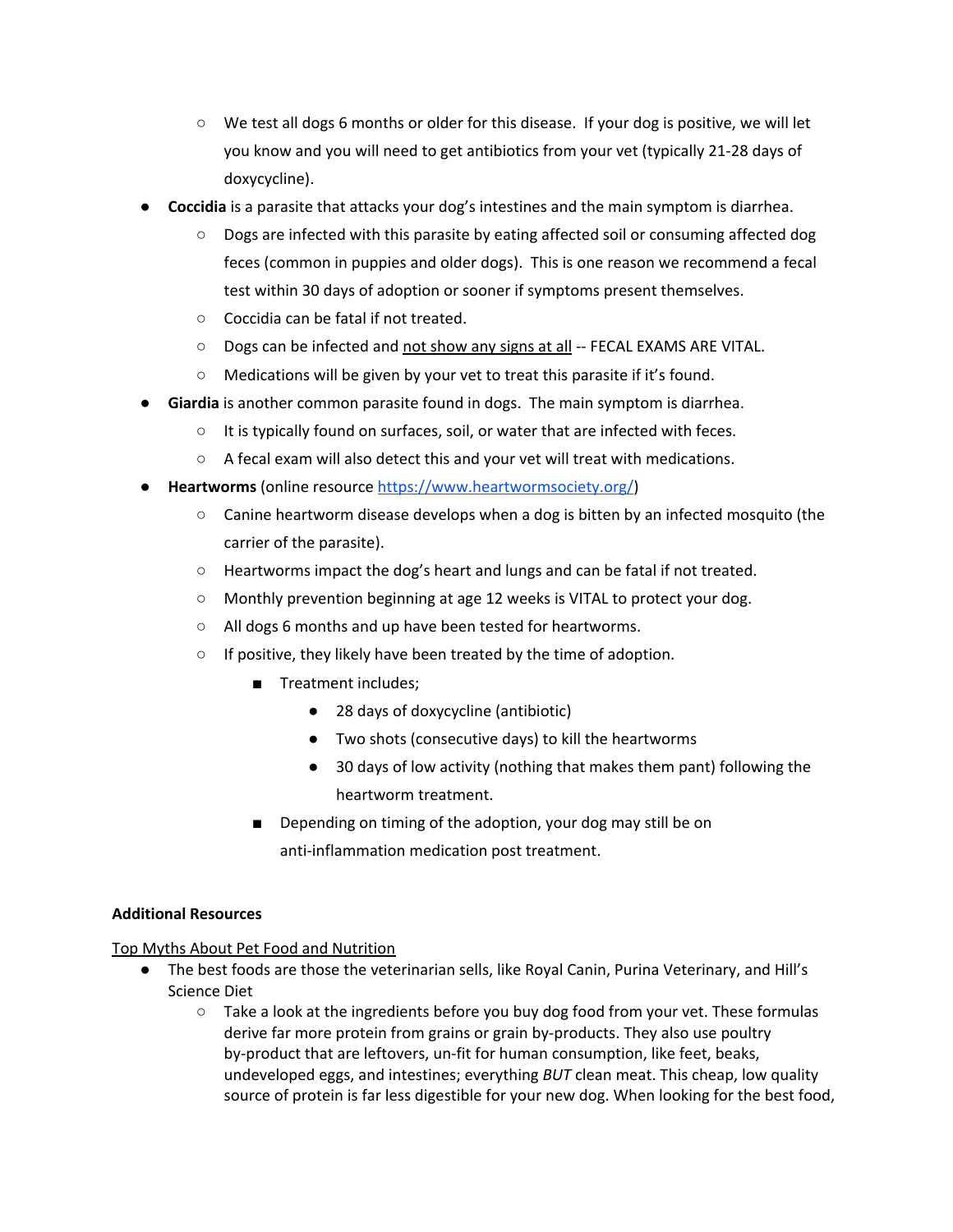meat and a named meat meal, like chicken meal or lamb meal, should be listed before any grains.

#### **● Dry food cleans your dog's teeth**

**○** Dogs have very pointed teeth; even their molars are sharp edged, not flat. These teeth are designed to bite, tear, and chew raw meat, so when a dog eats kibble, they either swallow it whole or shatter it. Kibble does not scrape down onto the lower parts of the teeth or near the gums, which is where dental problems start. Poor dental health can lead to chronic disease conditions. Healthy teeth start with a natural diet, healthy chews, and regular brushing.

#### **● Pets need life stage appropriate diets, like puppy, kitten, and senior formulas.**

- **○** A high-quality, varied diet is the best option for your younger pets. For puppies, this can include dry food, canned, freeze-dried, dehydrated, and raw food. Feeding younger animals 3 times a day is helpful when they are in the biggest growth phase. After three or four months of age, two meals a day is sufficient.
- **○** Senior animals tend to slow down as they age, so while their calorie requirements may shrink, their need for the healthiest food you can provide is never greater to keep their immune system strong and their joints in good working order. Continue to feed a high quality, varied diet – just a little less of it. Obesity can contribute to diabetes, arthritis, and urinary tract problems.

#### **● Table scraps and other "people foods" are bad for your dog.**

- Most holistically trained veterinarians encourage the practice of feeding "people food" to our pets. Healthy leftovers are an excellent supplement to your companion's regular fare. There are only two rules:
- a) It must be healthy for them: meat, steamed and finely chopped veggies & fruits, baked sweet potato, rice, or oatmeal; no junk food; and
- b) If you give them some of what you are eating, remember to feed less of their own food so that they don't put on extra pounds.

\*\*\*It's **important** to note that NOT all healthy foods for us are safe for our pets; Here are just some of the human foods that are **toxic to dogs**: alcohol, avocados, chocolate, coffee, grapes, chewing gum, mushrooms, dough, garlic, onions, potato, raisins, salty food, caffeine, cherries (and more). Have on hand: 100% pure pumpkin (canned) - fiber is great for nervous tummies or constipation.

#### **● Your dog should only eat food labeled as "complete and balanced"**

**○** Variety is the key to a healthy diet for dogs. If you're feeding at least 50-60% commercially prepared foods that are designed to be "complete", then you are on your way to providing a majority of the balance of nutrients. Adding canned, raw or cooked meats, people food, fresh vegetables or other non-formulated foods to your companion's meals will boost the overall nutrition of the diet as long as it is not overdone. Providing a daily multi-vitamin adds extra insurance. One caveat here: meat I higher in phosphorus and lower in calcium, so when adding more than 15-20% extra meat to your companion's diet on a regular basis, keep the calcium and phosphorus ration balanced over time by including raw bones or adding a calcium supplement.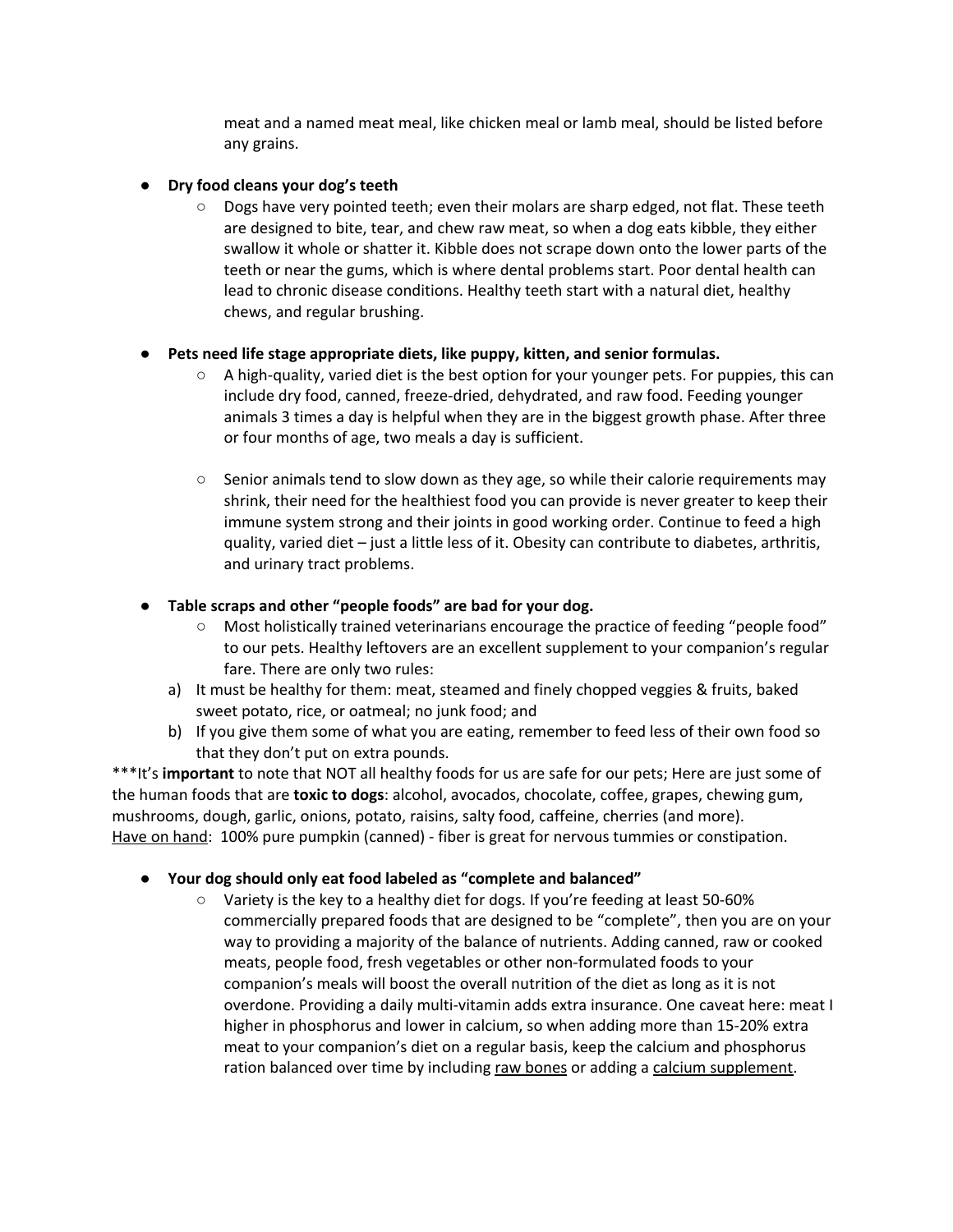#### **● Feeding raw food is dangerous due to the risk of salmonella and E. Coli**

Raw food moves through your pet's system in less than half the time it would through a human's system, and the acid level of a dog's stomach is higher killing most bacteria. Even if the food was contaminated, it is likely that the microbes would not enter the animal's bloodstream. Commercially prepared raw food manufacturers take measures to control against the presence of unwanted organisms such as salmonella and E.coli, so if you're concerned about contamination, frozen raw diets are a good option. Use the same precautions apply to raw pet food: wash bowls, utensils and your hands after feeding and handling the meat. Keep the meat frozen until two to four days before feeding, and thaw in the refrigerator. Don't leave the food down for your pet more than 30-40 minutes and throw any leftovers away after this time.

#### **● High protein diets are hard on your pets kidneys, especially as they age**

**○** This myth is a result of poor quality food manufacturers. The truth is that high *plant* protein diets are hard on your pet's organs; high animal protein diets aren't only healthy for your aging pets, but essential. Poor quality, mass produced pet foods are packed with protein from soy and corn. Unfortunately, your dog is unable to properly digest and assimilate these sources of protein. It lets the food manufacturer boost the protein content of the food without actually offering our pets any substantial protein they can use. High plant protein diets put added strain on your pets because their bodies aren't designed to process those ingredients. As they try to assimilate protein from these sources, their organs need to start working overtime.

#### **● Changing formulas or brands of pet foods is hard on your dogs or cats digestion**

- **○** A healthy dog can eat a different food at each meal without issue as long as they are high-quality foods. Holistically minded guardians and veterinarians know that variety is important for several reasons, the most important being to avoid the development of sensitivities to any particular food or protein type. Feeding the same food for several years is a contributing factor to inflammatory bowel disease. A diverse diet will meet the nutritional needs of your companion over time. Remember every meal doesn't need to be perfectly balanced as long as the diet is balanced over the course of a week.
- **○** Remember to include supplements in any diet. Digestive enzymes are hugely important and will help your companion transition from one food type of food to another with ease. They help animals maintain a healthy digestive tract and get the most nutrition from their food. Essential fatty acids, especially from fish oil, provide the omega 3 fatty acids missing from most processed pet foods that nourish the skin, coat, and digestive tract. Probiotics are important for animals on medication or those experiencing digestive upsets. For animals in need of increased support due to chronic digestive issues, Only Natural Pet GI Support provides herbs and nutrients to soothe and heal the lining of the digestive tract.

#### **● It's fine for dogs and cats to eat each other's food**

**○** While there are a few canned formulas available that meet the needs of both species, most foods are designed specifically for cats or dogs. Cats require a higher percentage of protein and fat than most dogs and they have specific requirements for additional taurine. Dogs that eat too much cat food are at risk of weight gain and even pancreatitis.